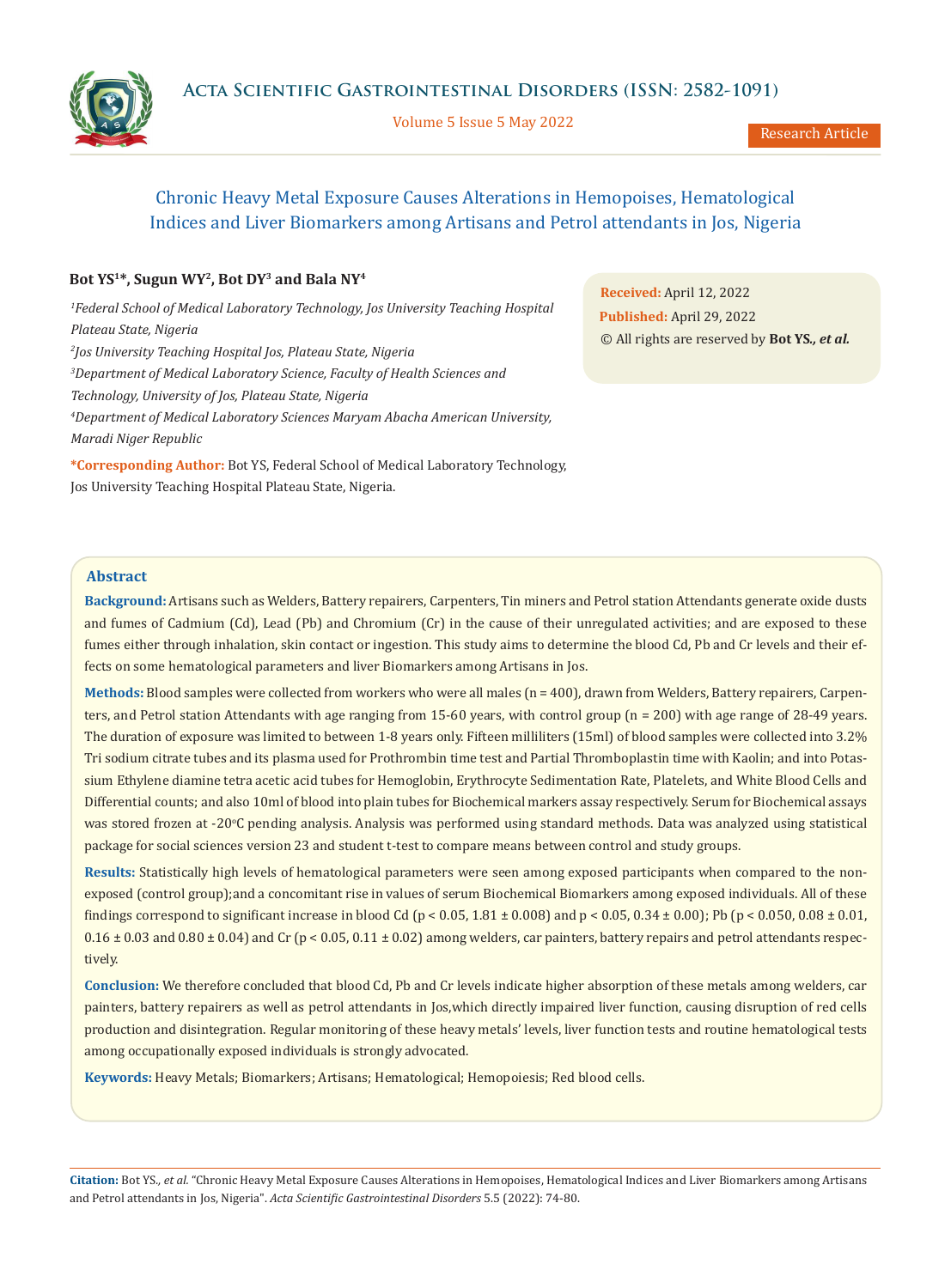## **Abbreviations**

Cd: Cadmium; Pb: Lead; Cr: Chromium; PT: Prothrombin Time; PTTK: Partial Thromboplastin time with Kaolin;  $\mathrm{K}_2$  EDTA: Potassium Ethylenediaminetetraacetic acid; Hb: Hemoglobin; ESR: Erythrocyte Sedimentation Rate; PLT: Platelets; WBH: White Blood Cells; HCT: Hematocrit MCV: Mean Cell Volume; MCHC: Mean Cell Hemoglobin Concentration; MCH: Mean Cell Hemoglobin; RDW: Red Cells Distribution Width; Neu: Neutrophils; Lym: Lymphocytes; Eos: Eosinophils; Bas: Basophils; AST: Aspartate Aminotransferase; ALT: Alanine Aminotransaminase; ALP: Alkaline Phosphatase; SPSS: Statistical Package for Social Sciences

#### **Introduction**

As human population increases, so also urbanization, industrialization, mining operations, increased vehicular traffic and agricultural activities ranging from use of fertilizers and pesticides which ultimately cause environmental pollution affecting the air, soil and water. These bear negative consequences on the health of the people engaged in them. Although such activities notwithstanding, have contributed positively to economic development of nations, thus enhancing the quality of life of people  $[1]$ ; workers face many problems in such work environments especially amongst industries engaging in heavy metals production (e.g Ferrous and non-ferrous foundries, welding or cutting of old painted metal battery manufacturing/repairs, recycling, scrap-metal handling and automobile repair shops). As such, workers in those industries/ factories are often exposed (by other means) to metal contamination due to work processes, unhygienic personal behaviours. Additionally, accumulated work place dust or inhalation of metal fumes and their health can be affected by metal contamination in several ways leading to ailments such as headache, chest pain, respiratory trouble, high blood pressure. Also, heavy metal poisoning has been established to induce oxidative stress among Artisans exposed to it [2-4]. Such heavy metal induced oxidative stress can result to liver injury following the release of nitric oxide and reactive oxygen species like super oxide all of which can induced hematoxicity, hepatoxicity alongside lipid peroxidation and carcinogenesis [5]. The potential health hazards associated with exposure to these ubiquitous pollutants in the environment has attracted the attention of the general public and the scientific community; more so that occupational exposure to heavy metals particularly lead still occurs in many countries of the world, especially in many developing countries like Nigeria where occupational heavy metals exploration and miningis entirely unregulated and no monitoring of exposure exist  $[6]$ .

## **Materials and Methods**

#### **Study area**

The study was conducted among Artisans doing business at building materials market Jos and Kuru Jenta in Jos South Local Government Area of Plateau State, Nigeria; and in Dilimi and Farin Gada areas of Jos North Local Government area of Plateau State, Nigeria. Jos North has a land area of about 26, 899 square Kilometers (Km<sup>2</sup> ). It is the most densely populated Local Government area in Plateau State with about 900,000 inhabitants. It is located between Latitude 80° 24'North and Longitude 80°32'and 100°38' East. It lies on a Plateau with altitude that ranges from around 1,200 meters (about 4,000 feet) to a peak of 1,829 meters above sea level.

#### **Study population**

The study population was drawn from the study areas. All participants were Artisans involved in welding, battery repairs, selling of petrol, Tin mining and car painting. Two hundred (200) control subjects were students from the University of Jos. All subjects recruited into the study were between the ages of 18 and 60 years. Hence, a total of 600 subjects were recruited. The study population which was stratified into welding, petrol station attendants, car painters and Tin miners had eighty (80) each, and the control served for all the groups of artisans.

#### **Inclusion and exclusion criteria**

Apparently healthy participants, between the ages of 18 and 60 years that consented to take part in the study, and had been on the job for a minimum of six (6) months, were included in the study. On the other hand, smokers, persons with signs of one ailment or the other and those who refused consent, were excluded from the study.

#### **Ethical consideration**

The Plateau State Ministry of Health granted the ethical clearance for this work. The leaders of the various occupations were met and their co-operation and support solicited for in mobilizing their members. Participants' informed consent was obtained.

#### **Sample Collection**

Fifteen (15) and 10 ml of blood samples were collected into 3.2% trisodium citrate tubes for Prothrombin Time (PT) and Partial Thromboplastin time with Kaolin (PTTK) tests;  $\mathtt{K}_2$ EDTA tubes for Hemoglobin (Hb), Erythrocytes Sedimentation Rate (ESR), Platelets count, Hemoglobin concentration (Hb), White Blood Cells count (WBC) and Differential count); and into plain tubes for Bio-

**Citation:** Bot YS*., et al.* "Chronic Heavy Metal Exposure Causes Alterations in Hemopoises, Hematological Indices and Liver Biomarkers among Artisans and Petrol attendants in Jos, Nigeria". *Acta Scientific Gastrointestinal Disorders* 5.5 (2022): 74-80.

75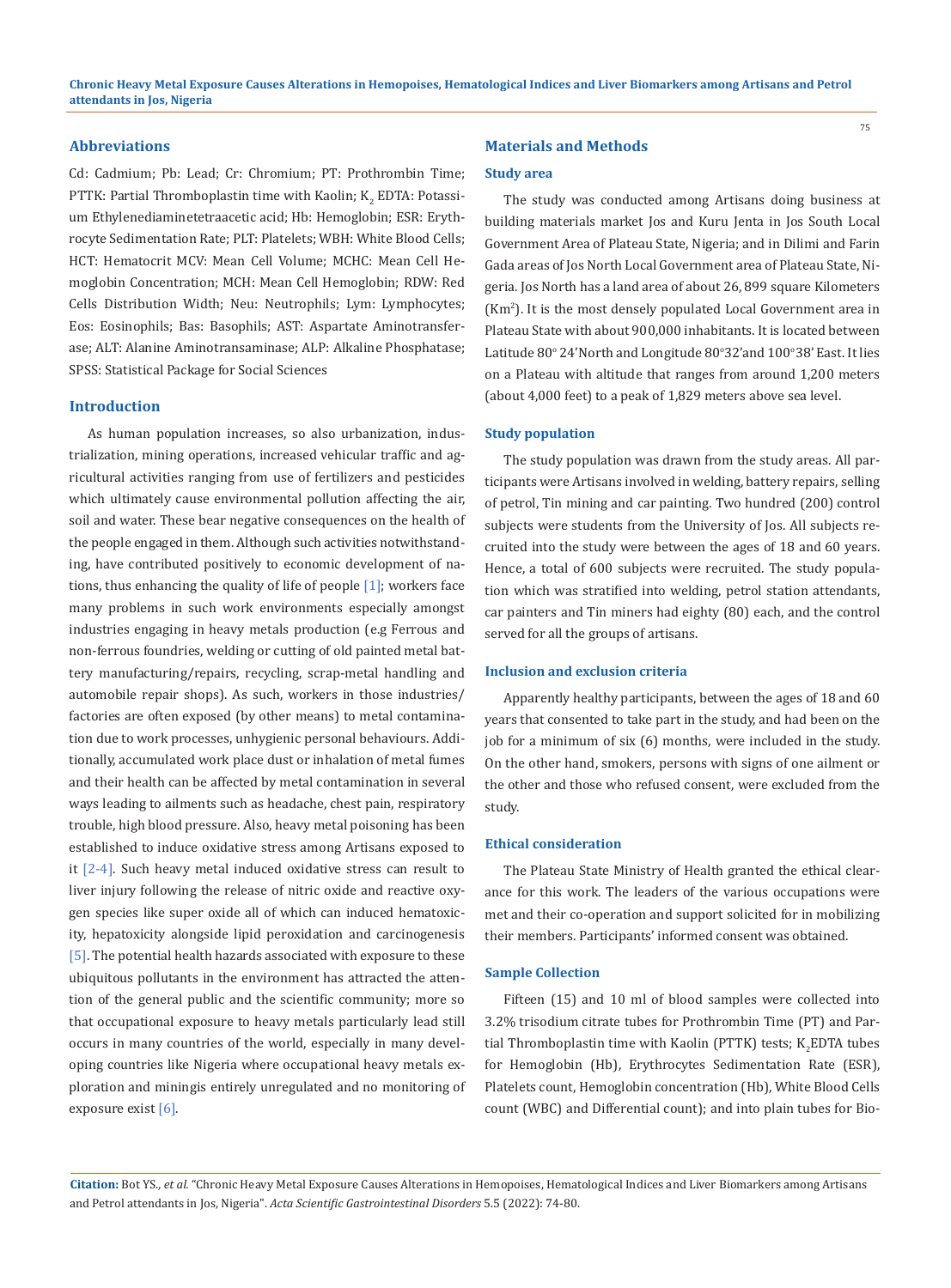76

chemical assay respectively. Plasma was used for the PT and PTTK tests. The EDTA samples were mixed properly using a blood mixer and analyzed immediately. Blood for Biochemical markers and heavy metals was allowed to stand for 15 minutes, thereafter; centrifuged at 3,000 rpm for 20 minutes and the sera separated using a Pasteur pipettes into clean, dry cryovials. Sera samples were stored frozen at - $20^{\circ}$ C pending analysis.

### **Laboratory procedures**

All reagents used were commercially purchased and the manufacturers' SOPs/instructions were followed strictly.

#### **Determination of hematological parameters**

The hematological parameters WBC, RBC, HCT, Hb and Platelets were analyzed using the MYTHIC 22 CT hematology auto analyzer (5-part differential auto analyzer). PT and PTTK were measured using Quick one stage analysis method [7].

## **Determination of liver biomarkers (AST, ALT and ALP)**

This was done using COBAS CIII Chemistry auto analyzer.

#### **Statistical analysis**

Data generated from the questionnaire through interviews and Laboratory analyses of blood samples for heavy metals, hematological indices and biochemical parameters (liver indices), were analyzed using statistical package for social science (SPSS) version 23. The comparison between control and study group was analyzed student t-test. Pearson's correlation was used to evaluate correlation between various parameters in control and study group for the hematological indices. The values were expressed as mean standard deviation (± SD). Results are presented in tables and figure below.

### **Results**

Table 1 shows Comparison of means and standard deviation of heavy metals in the study population and the control. The mean levels of Cadmium, Lead and Chromium as depicted indicates that welders had the highest level of Cd (1.81  $\pm$  0.08) and Cr (0.11  $\pm$ 0.02) p < 0.05 level of significance. The highest level of Pb was seen among Car painters (0.16  $\pm$  0.03) p < 0.05. Whereas Pb was detected in significantly high levels among battery repairers, petrol station attendants and car painters. Elevated Cd levels were seen among welders and car painters only. Cr was only detected among welders.

Table 2a shows changes in the comparison of the mean and standard deviation values of biochemical parameters (ALT, AST and ALP) of the study population according to the duration of exposure in years**.** There was significant difference in mean values (p < 0.05) of AST, ALT and ALP among Welders, Battery repairers, petrol attendants and car painters.

|                     | C <sub>d</sub>  |                 | <b>Pb</b>       |                 | cr              |                 |
|---------------------|-----------------|-----------------|-----------------|-----------------|-----------------|-----------------|
| Parameters in study | <b>Control</b>  | <b>Test</b>     | <b>Control</b>  | <b>Test</b>     | <b>Control</b>  | <b>Test</b>     |
| $group(n = 400)$    | $Mean \pm SD$   | Mean ± SD       | $Mean \pm SD$   | Mean ± SD       | Mean ± SD       | Mean ± SD       |
| Welders             |                 | $1.81 \pm 0.08$ |                 | $0.06 \pm 0.00$ |                 | $0.11 \pm 0.02$ |
|                     | $0.21 \pm 0.02$ |                 | $0.07 \pm 0.00$ |                 | $0.07 \pm 1.00$ |                 |
| $(n = 80)$          |                 | $p = 0.000*$    |                 | $p = 0.068$     |                 | $p = 0.000*$    |
| Battery repairers   |                 | $0.24 \pm 0.03$ |                 | $0.08 \pm 0.01$ |                 | $0.06 \pm 0.02$ |
|                     | $0.21 \pm 0.02$ |                 | $0.07 \pm 0.00$ |                 | $0.07 \pm 1.00$ |                 |
| $(n = 80)$          |                 | $p = 0.389$     |                 | $p = 0.036*$    |                 | $p = 0.059$     |
| Petrol Attendants   |                 | $0.23 \pm 0.03$ |                 | $0.16 \pm 0.03$ |                 | $0.06 \pm 0.00$ |
|                     | $0.21 \pm 0.02$ |                 | $0.07 \pm 0.02$ |                 | $0.07 \pm 1.00$ |                 |
| $(n = 80)$          |                 | $p = 0.519$     |                 | $p = 0.000*$    |                 | $p = 0.074$     |
| Car Painters        |                 | $0.04 \pm 0.00$ |                 | $0.80 \pm 0.04$ |                 | $0.06 \pm 0.00$ |
|                     | $0.21 \pm 0.02$ |                 | $0.07 \pm 0.00$ |                 | $0.07 \pm 1.00$ |                 |
| $(n = 80)$          |                 | $p = 0.000*$    |                 | $p = 0.000*$    |                 | $p = 0.068$     |
| <b>Tin Miners</b>   |                 | $0.20 \pm 0.02$ |                 | $0.06 \pm 0.00$ |                 | $0.06 \pm 0.00$ |
|                     | $0.21 \pm 0.02$ |                 | $0.07 \pm 0.00$ |                 | $0.07 \pm 1.00$ |                 |
| $(n = 80)$          |                 | $p = 0.575$     |                 | $p = 0.081$     |                 | $p = 0.055$     |

**Table 1:** Levels of Heavy Metals (ppm) in the Study Population.

Key: SD = Standard Deviation,  $n =$  Number of samples,  $* =$  Significant ( $p < 0.05$ ).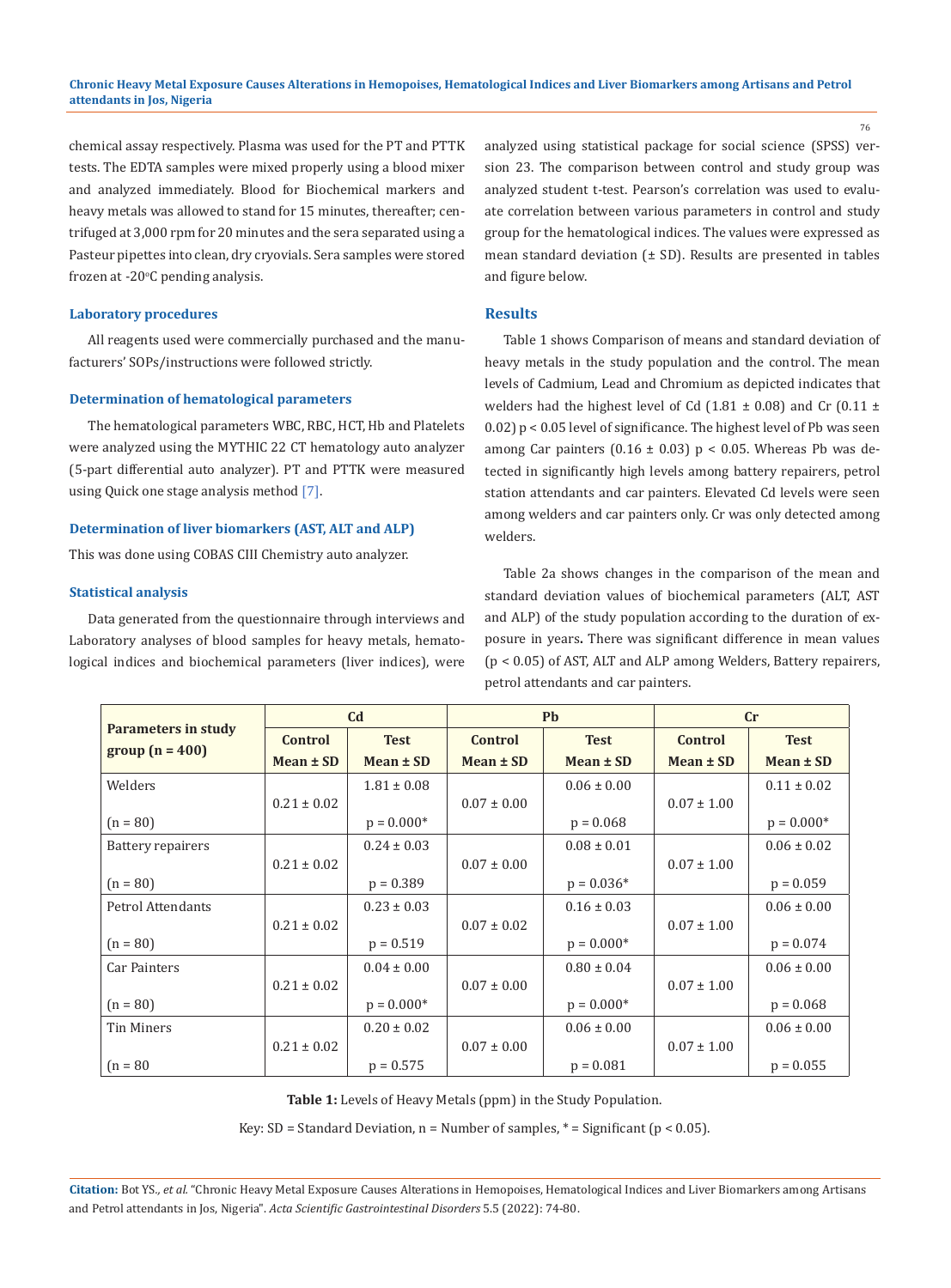**Chronic Heavy Metal Exposure Causes Alterations in Hemopoises, Hematological Indices and Liver Biomarkers among Artisans and Petrol attendants in Jos, Nigeria**

|                     | <b>AST</b>                     |                  | <b>ALT</b>                    |                  | <b>ALP</b>                     |                  |
|---------------------|--------------------------------|------------------|-------------------------------|------------------|--------------------------------|------------------|
| Parameters in study | <b>Test</b>                    | <b>Control</b>   | <b>Test</b>                   | <b>Control</b>   | <b>Test</b>                    | <b>Control</b>   |
| $group (n = 400)$   | $Mean \pm SD$                  | Mean $\pm$ SD    | $Mean \pm SD$                 | $Mean \pm SD$    | Mean ± SD                      | Mean $\pm$ SD    |
|                     |                                |                  |                               |                  |                                |                  |
| Welders             |                                | $42.21 \pm 6.11$ |                               |                  |                                |                  |
|                     | $161.29 \pm 5.81$ <sup>a</sup> |                  | $88.54 \pm 7.65$ <sup>a</sup> | $41.48 \pm 1.97$ | $98.06 \pm 7.97$ <sup>a</sup>  | $25.04 \pm 1.14$ |
| $(n = 80)$          |                                |                  |                               |                  |                                |                  |
| Battery repairers   |                                | $42.21 \pm 6.11$ |                               |                  |                                |                  |
|                     | $152.44 \pm 7.83$ <sup>a</sup> |                  | $77.75 \pm 1.57$ <sup>a</sup> | $41.48 \pm 1.97$ | $105.36 \pm 1.61$ <sup>a</sup> | $25.04 \pm 1.14$ |
| $(n = 80)$          |                                |                  |                               |                  |                                |                  |
| Petrol Attendants   |                                | $42.21 \pm 6.11$ |                               |                  |                                |                  |
|                     | $150.66 \pm 4.60^a$            |                  | $78.90 \pm 1.49^{\text{a}}$   | $41.48 \pm 1.97$ | $99.83 \pm 8.49^{\text{a}}$    | $25.04 \pm 1.14$ |
| $(n = 80)$          |                                |                  |                               |                  |                                |                  |
| Car Painters        |                                | $42.21 \pm 6.11$ |                               |                  |                                |                  |
|                     | $155.74 \pm 7.11^a$            |                  | $91.40 \pm 1.72$ <sup>a</sup> | $41.48 \pm 1.97$ | $115.06 \pm 1.88$ <sup>a</sup> | $25.04 \pm 1.14$ |
| $(n = 80)$          |                                |                  |                               |                  |                                |                  |
| Tin Miners          |                                | $42.21 \pm 6.11$ |                               |                  |                                |                  |
|                     | $37.71 \pm 5.52^{\mathrm{b}}$  |                  | $38.70 \pm 1.12^{\mathrm{b}}$ | $41.48 \pm 1.97$ | $32.46 \pm 1.83^{\mathrm{b}}$  | $25.04 \pm 1.14$ |
| $(n = 80)$          |                                |                  |                               |                  |                                |                  |

**Table 2a:** Level of Biochemical Parameters (ppm) in the Study Population.

Key: a = Significant increase ( $p < 0.05$ ) compared to control,  $b =$  Increase not statistically significant ( $p > 0.05$ ).

Table 2b shows a comparison between the group mean values of biochemical parameters among non-exposed and exposed groups. The mean values of AST, ALT and ALP were statistically (p < 0.05) significant.

| <b>Biochemical non-exposed exposed</b>    |  |  |  |  |
|-------------------------------------------|--|--|--|--|
| Parameters ( $n = 400$ ) ( $n = 400$ )    |  |  |  |  |
| Mean ± SD Mean ± SD                       |  |  |  |  |
| $AST 42.21 + 6.11 50.37 + 11.94^a$        |  |  |  |  |
| ALP 26.62 + 0.1 109.26 + 0.9 <sup>a</sup> |  |  |  |  |
| $AIT 38.40 + 0.282.10a$                   |  |  |  |  |

**Table 2b:** Comparison of Mean and Standard Deviation of Biochemical Parameters in the Exposed and Non-exposed. **Key:**  $a =$  Significant increase ( $p < 0.05$ ) compared to control.

Table 3 shows the data on hematological parameters among test and control populations. There were significantly elevated values of ESR (27.66 ± 18.52), Lymphocytes (50.79 ± 18.54), Eosinophils (3.51 ± 3.28), MCV (89.23 ± 57.26), PTT (24.23 ± 2.45), PTTK  $(42.45 \pm 9.79)$  and RDW  $(14.94 \pm 2.05)$  among Artisans compared to the control group. Also, significantly low levels of WBC (5.82  $\pm$  4.01), Monocytes (4.31 ± 3.92), RBC (4.44 ± 0.76), MCHC (30.61 ± 6.67) and Platelets (176.90  $\pm$  73.28) were seen in Artisans. There was a significant difference between exposed and non-exposed group by using independent t-test (p < 0.05).

77

Figure 1 indicates Neutrophils:  $r = -0.171$ ,  $p = 0.00$ ; Eosinophils:  $r = 0.275$ ,  $p = 0.000$ ; Basophils:  $r = 0.017$ ,  $p = 0.736$ ; Monocytes:  $r =$  $-0.182$ ,  $p = 0.000$ ; Lymphocytes:  $r = 0.142$ ,  $p = 0.005$ .

### **Discussion**

There was bioaccumulation of Cd, Pb and Cr in the blood samples of Welders, Battery repairers, Car painters and Petrol station Attendants in significant levels ( $p < 0.05$ ) as shown in table 1 which also appeared to be far above recommended standard reference ranges: Cd (0.06), Pb (0.1), Cr (0.05) mg/l [8]. This is in line with similar observations of [9]. In their study, they pointed out that heavy metals particularly Cd and Pb were implicated as occupational and environmental toxicants and their major route of entry into the system was either by inhalation, ingestion or both.

We observed high rate of exposure in the work places, which is often due to high concentration of chemicals in the environment, although the duration of exposure is also limited to the time at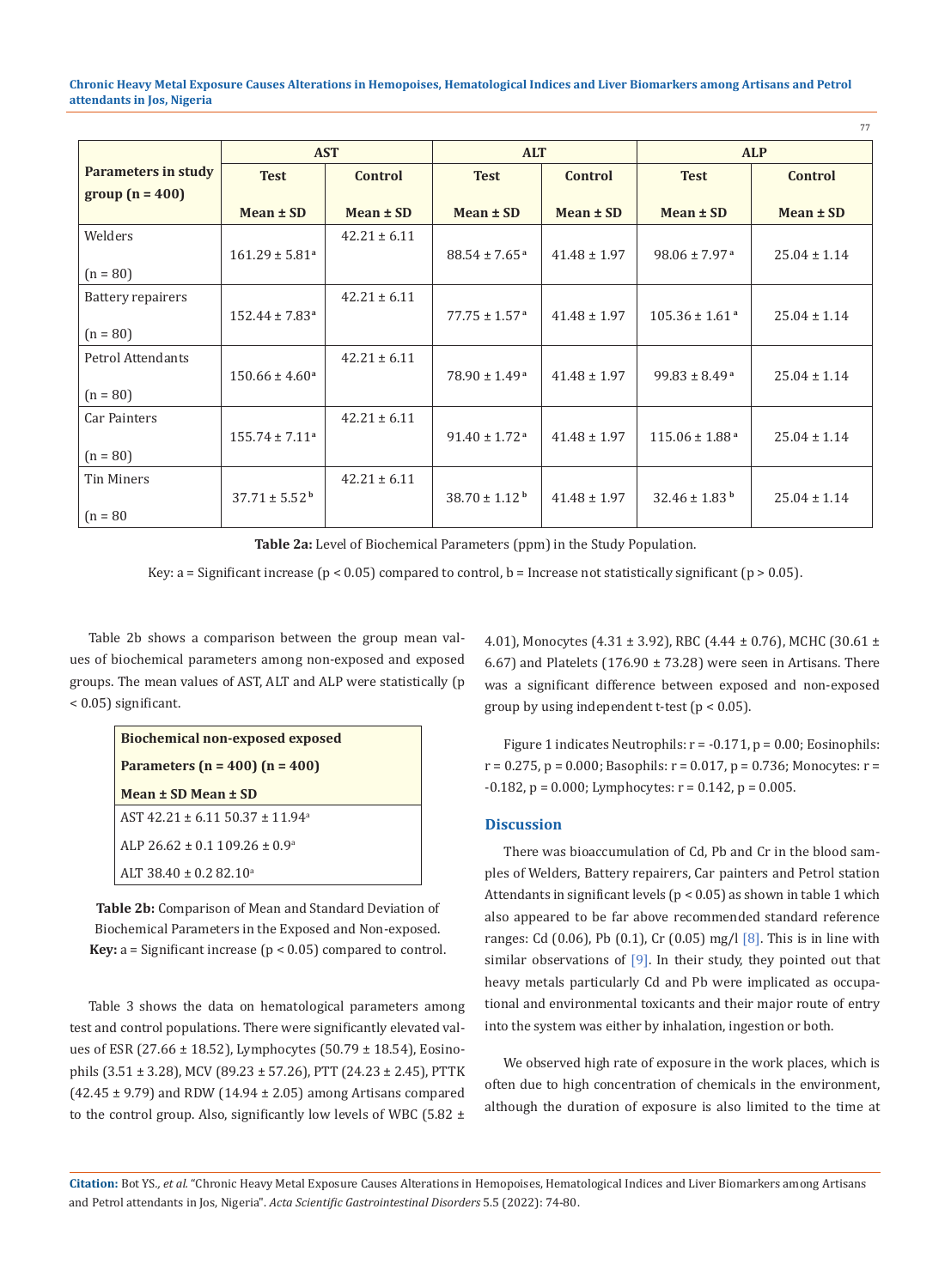**Chronic Heavy Metal Exposure Causes Alterations in Hemopoises, Hematological Indices and Liver Biomarkers among Artisans and Petrol attendants in Jos, Nigeria**

|                                    | <b>Exposed</b>         | Non-ex-<br>posed      | t         | p-value  |
|------------------------------------|------------------------|-----------------------|-----------|----------|
| Hematological<br><b>Parameters</b> | $(n = 400)$            | $(n = 200)$           |           |          |
|                                    | Mean $\pm$ SD          | $Mean \pm SD$         |           |          |
| ESR (mm/hr)                        | $27.66 \pm 18.52$      | $14.48 \pm 4.64$      | $-13.412$ | $*0.000$ |
| WBC $(x10^3/\mu L)$                | $5.82 \pm 4.01$        | $6.65 \pm 1.72$       | 3.537     | $*0.000$ |
| LYM $(%)$                          | $50.79 \pm 18.54$      | $29.92 \pm 9.00$      | $-18.560$ | $*0.000$ |
| MONO (%)                           | $4.31 \pm 3.92$        | $5.154 \pm 2.50$      | 3.742     | $*0.000$ |
| NEUT (%)                           | $38.14 \pm 17.78$      | $59.22 \pm 7.44$      | 20.412    | $*0.000$ |
| EOS (%)                            | $3.51 \pm 3.28$        | $2.42 \pm 2.06$       | $-4.968$  | $*0.000$ |
| BAS (%)                            | $1.52 \pm 1.23$        | $1.18 \pm 0.58$       | $-0.558$  | 0.577    |
| RBC $(10^{12}/L)$                  | $4.44 \pm 0.76$        | $4.67 \pm 0.47$       | 4.470     | $*0.000$ |
| Hb(g/dL)                           | $12.40 \pm 2.23$       | $12.20 \pm 0.96$      | $-1.553$  | 0.121    |
| HCT (%)                            | $39.99 \pm 8.03$       | $39.13 \pm 3.85$      | $-1.770$  | 0.077    |
| MCV (FL)                           | $89.23 \pm 57.26$      | $77.50 \pm 7.30$      | $-2.885$  | $*0.004$ |
| MCH (Pg)                           | $26.29 \pm 3.70$       | $26.07 \pm 2.15$      | $-0.937$  | 0.349    |
| MCHC (g/dL)                        | $30.61 \pm 6.67$       | $31.86 \pm 1.12$      | 3.645     | $*0.000$ |
| PLT $(10^3/\mu L)$                 | $176.90 \pm$<br>73.281 | $209.32 \pm$<br>23.82 | 8.039     | $*0.000$ |
| PTT (Sec.)                         | $24.23 \pm 2.45$       | $18.97 \pm 3.26$      | 22.069    | $*0.000$ |
| PTTK (Sec)                         | $42.45 \pm 9.79$       | $35.05 \pm 15.61$     | 7.090     | $*0.000$ |
| <b>RDW</b>                         | $14.94 \pm 2.05$       | $13.57 \pm 0.72$      | $-12.033$ | $*0.000$ |

## **Table 3: Mean and Standard Deviation of Hematological Parameters in Exposed and Non-Exposed Groups.**

**Key:** ESR = Erythrocyte Sedimentation Rate, WBC = White Blood Cells, LYM = Lymphocytes, Mono = Monocytes, Neut = Neutrophils, Eos = Eosinophils, Bas = Basophils, RBC = Red Blood Cells, Hb = Hemoglobin, HCT = Hematocrit, MCV = Mean Cell Volume, MCH = Mean Cell Hemoglobin, MCHC = Mean Cell Hemoglobin Concentration, PLT = Platelets, PTTK = Prothromboplastin time test with

kaolin.  $* =$  Significant ( $p < 0.05$ ).

work. The high levels of Cd, Pb and Cr found in this study could be attributed to the fact that inhalation of oxides of these metals might have resulted in increased metal uptake. As the oxides of these metals are released in very large quantities into the environment continually through the activities of welding or car painters in form of Nano particles, they are later inhaled as metal dust, paint dust or ingested due to poor hygiene habit by such workers who often engage in eating without washing their hands [10].



**Figure 1:** Correlation Between Differential WBC Count Ratios (%) And Duration of Exposure.

The observations in this study is in tandem with the findings of [11] and [12] who reported the presence of Cr, Pb, Zn, Cu, Mn, and Ni in mechanical, industries and vehicle construction industries,as well as the presence of nephropathy (kidney damage), gastro intestinal disturbances, anemia and neurological effect characterized by weakness, fatigue, irritability, high blood pressure, mental deficiencies or even associated infertility in both sexes as well as fetal damages respectively.

The result of our study showed that activities of serum (ALT, AST, and ALP) in both groups except among Tin Miners, increased when compared to control group. ALT, AST and ALP increase in enzyme levels confirmed hepatocytes cell membrane damage.

The liver is a target site of many toxic chemicals and high level of AST, ALT and ALP is associated with liver damage. ALT is a liver enzyme which is released into blood when liver cells have been damaged [13]. All of these correlated with blood pollutant (heavy metals) concentrations by standard deviation analysis. This might suggest that the liver may have been damaged by the heavy metals' presence. The bioaccumulation of Pb is particularly worrisome because its accumulation rate was greatest among the other metals tested and it can reduce reproductive function [14].

This study also showed a decrease in the mean values of WBC (5.82 ± 4.01), Monocyte (4.30 ± 3.92), RBC (4.44 ± 0.76), MCHC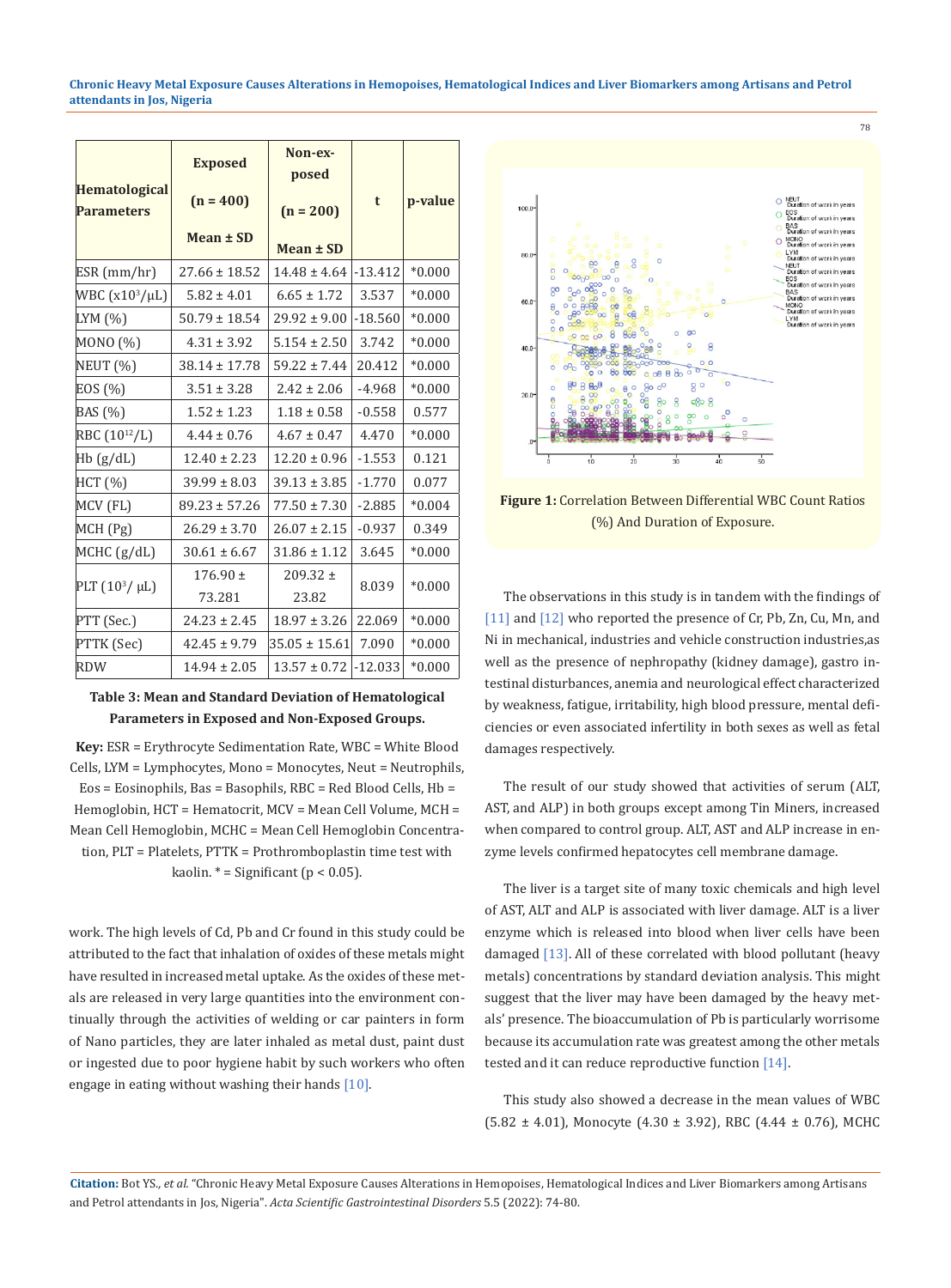$(30.61 \pm 6.67)$  and Platelets  $(176.90 \pm 73.28)$ . However, as reported earlier on by Bot et al., 2019 [15]. Values of ESR, lymphocytes eosinophils, basophils, MCV, PT and PTTK and RDW appears raised among Artisans compared to control while other parameters fall within normal reference values.

The spikes in RDW seen among Artisans could suggest a predisposition to macrocytic anemia due to vitamin  $B_{12}$  and or folate deficiency as suggested by a corresponding high MCV. While the raised ESR values reported here among study subjects could be an indication of possible inflammatory reaction as the system responded to the effect of exposure generated sequel to heavy metal entrance into the system. Increase in white cells types (Lymphocytes, eosinophils and basophils) as reported in this study may not suggest any complications since total WBC count is within normal limits. However, the prolonged PTT (24.23  $\pm$  2.45) and PTTK (42.45  $\pm$ 9.79) reported among the exposed population as compared to nonexposed group, may be an indication of the effects of heavy metals on the liver. This could be suggestive of the likelihood of metal induced oxidative stress causing impairment of the liver cells leading to the prolongation of PTT and PTTK. The Liver is the sole organ for the synthesis of all clotting factors (vitamin K, fibrinogen, factor V), except factor VIII which is also synthesized in the endothelial cells. As the clotting factor with the shortest half life is factor VII, this factor becomes deficient at an early stage and the PT is prolonged first. Later, the other clotting factors fall and the PTTK or TT also gets prolonged. The liver also clears the activated clotting factors, fibrin and Fibrin degraded products (FDPs) as well as plasminogen activator. Thus in liver derangement (advanced liver disease) the FDPs may be raised, platelets may be low (due to hypersplenism or marrow dysfunction) and the picture is similar to Disseminated Intravascular Coagulation (DIC).

Furthermore, the decrease in RBC counts among Artisans as against the control may likely be as a result of Hb-auto oxidation sequel to inducement of oxidative stress which must have led to peroxidative hemolysis in RBC membrane [15]. This might also be a contributory factor to the rising concentrations of AST levels reported in this study.

## **Conclusion**

This study suggests that chronic and prolonged exposure to heavy metal particularly Cadmium, Lead and Chromium (Cd, Pb, and Cr) is capable of altering both hematological and biochemical parameters negatively among Artisans who are exposed to them. Thus, this calls for regular monitoring of these heavy metals, liver function tests and routine hematological tests among occupationally exposed individuals which will help prevent severe health hazards due to their effects.

## **Acknowledgement**

The authors acknowledge Plateau State Ministry of Health for granting Ethical clearance for the work. We also acknowledge leaders of the various occupations for their co-operation and support in mobilizing their members, and the willingness of the artisans to take part in the research work.

#### **Conflict of Interest**

The authors declare that there is no conflict of interest in this work.

#### **Bibliography**

- 1. [Mehra R and Juneja A. "Finger nails as biological indices of](https://link.springer.com/article/10.1007/BF02703706) metal exposure". *[Journal of Biological Science](https://link.springer.com/article/10.1007/BF02703706)* (2005a): 253- [257.](https://link.springer.com/article/10.1007/BF02703706)
- 2. Bot YS., *et al*[. "Heavy metal Bioaccumulation, Urinary micro](http://www.sryahwapublications.com/archives-of-hematology-and-blood-diseases/pdf/v2-i1/5.pdf)[albumin and some hematological variables among Artisans in](http://www.sryahwapublications.com/archives-of-hematology-and-blood-diseases/pdf/v2-i1/5.pdf) Jos metropolis". *[Archieves of hematology and Blood Diseases](http://www.sryahwapublications.com/archives-of-hematology-and-blood-diseases/pdf/v2-i1/5.pdf)* [2.1 \(2019\): 30-37.](http://www.sryahwapublications.com/archives-of-hematology-and-blood-diseases/pdf/v2-i1/5.pdf)
- 3. Ifenkwe JC., *et al*[. "Heavy metal Bioaccumulation and lipid](https://www.researchgate.net/publication/326809538_Heavy_Metal_Bioaccumulation_and_Lipid_Peroxidation_Damage_in_Residents_of_a_Gas_Flaring_Community) [peroxidation damage in residents of a gas flaring community".](https://www.researchgate.net/publication/326809538_Heavy_Metal_Bioaccumulation_and_Lipid_Peroxidation_Damage_in_Residents_of_a_Gas_Flaring_Community) *[Interactional Journal of Advances in Scientific Research and En](https://www.researchgate.net/publication/326809538_Heavy_Metal_Bioaccumulation_and_Lipid_Peroxidation_Damage_in_Residents_of_a_Gas_Flaring_Community)gineering (Ijasre)* [4.7 \(2018\): 140-151.](https://www.researchgate.net/publication/326809538_Heavy_Metal_Bioaccumulation_and_Lipid_Peroxidation_Damage_in_Residents_of_a_Gas_Flaring_Community)
- 4. Kogevinas M., *et al*[. "The Risk of asthma attributable to occu](https://pubmed.ncbi.nlm.nih.gov/8680669/)[pational exposures. A population-based study in Spain".](https://pubmed.ncbi.nlm.nih.gov/8680669/) *Amer[ican Journal of Respiratory Critical Care Medicine](https://pubmed.ncbi.nlm.nih.gov/8680669/)* 154 (1996): [137-143.](https://pubmed.ncbi.nlm.nih.gov/8680669/)
- 5. Valko M., *et al*[. "Free radicals and auto oxidants in normal](https://pubmed.ncbi.nlm.nih.gov/16978905/) [physiological functions and human diseases".](https://pubmed.ncbi.nlm.nih.gov/16978905/) *The Internation[al Journal of Biochemistry and Cell Biology](https://pubmed.ncbi.nlm.nih.gov/16978905/)* 39 (2007): 44-84.
- 6. [George AM. "Lead Poisoning Prevention and treatment: Im](https://books.google.co.in/books/about/Lead_Poisoning_Prevention_Treatment.html?id=fi7vngEACAAJ&redir_esc=y)[plementing a National Programin Developing Countries".](https://books.google.co.in/books/about/Lead_Poisoning_Prevention_Treatment.html?id=fi7vngEACAAJ&redir_esc=y) *The [George Foundation, Bangalore](https://books.google.co.in/books/about/Lead_Poisoning_Prevention_Treatment.html?id=fi7vngEACAAJ&redir_esc=y)* (1999): 203-309.
- 7. Dacie JV and Lewis SM. "Reference ranges and Normal values". In Practical Hematology 7<sup>th</sup> ed, Churchill Livingstone, London, (1991): 9-14.
- 8. Reena., *et al*[. "Heavy Metals and living system: An overview".](https://pubmed.ncbi.nlm.nih.gov/21713085/) *[Indian Journal of Pharmacology](https://pubmed.ncbi.nlm.nih.gov/21713085/)* 43.3 (2011): 246-253.

**Citation:** Bot YS*., et al.* "Chronic Heavy Metal Exposure Causes Alterations in Hemopoises, Hematological Indices and Liver Biomarkers among Artisans and Petrol attendants in Jos, Nigeria". *Acta Scientific Gastrointestinal Disorders* 5.5 (2022): 74-80.

79